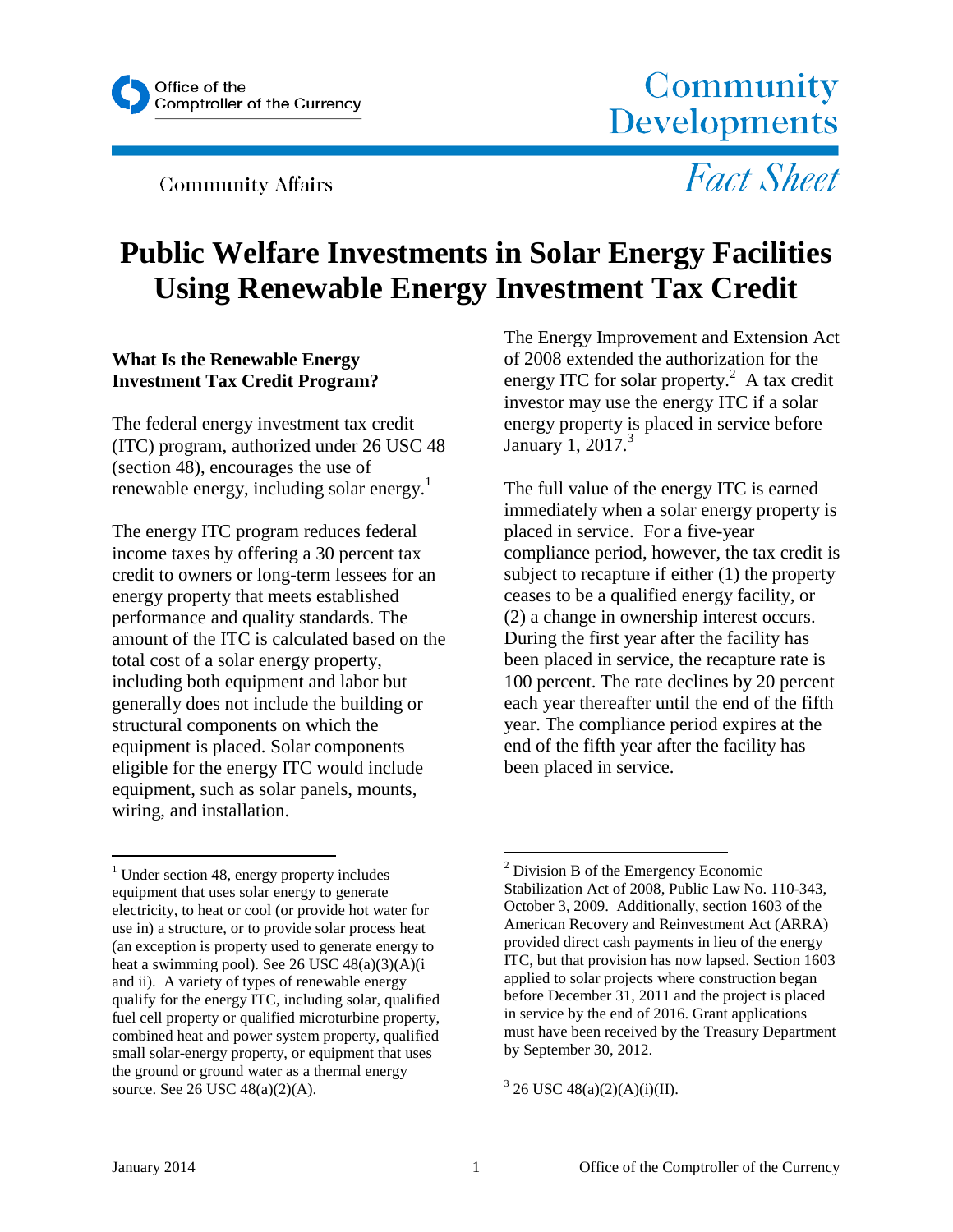National banks (banks) and federal savings associations (FSAs) should consult their tax planners for advice about these tax provisions and the provisions' applicability to specific transactions, as well as the consequences that may apply to their own transactions.

### **How Does the Energy ITC Work?**

Energy ITCs are used to help lower the cost of owning or financing solar energy properties. Although there are different deal structures that developers and investors use, the most commonly used involve a lease structure.

Typically, an owner/developer and the bank or FSA tax credit investor establish an entity, ordinarily a limited partnership (LP) or limited liability company (LLC). The tax credit investor usually has a substantial, but passive, interest (e.g., 99.99 percent) in the LP/LLC and the owner/developer of the solar energy property has a de minimis (e.g., 0.01 percent) interest. This LP/LLC ownership structure permits the tax benefit from the energy ITC to pass through to the tax credit investor.

An equity infusion by the bank or FSA may be used to lower the total amount that is needed to finance construction of the solar energy facility and thus lower the overall financing cost for the project. A bank or FSA that is also financing the construction of a solar energy property, could also choose to lower the interest rate as a tradeoff for the anticipated benefit from the energy ITC.

Investments in the LP/LLC must be made before the solar energy property is placed in service. The LP/LLC entity earns a reduction in federal tax liability for 30 percent of the eligible construction and equipment costs. The value of the tax credit

is earned when the energy property is ready and available for its intended use (i.e., placed in service). The tax credit can be carried back one year or carried forward 20 years. Therefore, the tax credit investor's ability to absorb the entire amount of the energy ITC should be thoroughly analyzed.

To avoid tax credit recapture, the members/partners of the LP/LLC must retain ownership of the property for the fiveyear compliance period following the year an energy property is placed in service. For tax years beginning after enactment of the Energy Improvement and Extension Act of 2008, the energy ITC can be used to offset both regular and alternative minimum tax.

A bank or FSA, as a member of an LP or LLC, also may receive additional returns from the pass through of depreciation and cash flows generated by these investments, depending on how the LP/LLC is structured.

Another tax consideration for investments in solar energy equipment is the benefit from the modified accelerated cost recovery system, which provides accelerated depreciation over a five-year period, using the straight-line 20 percent double declining balance depreciation treatment. 4

A solar energy ITC transaction can be structured in combination with other federal tax credit programs and state or local incentive programs, such as low-income housing tax credits (Internal Revenue Code (IRC) section 42), new markets tax credits (IRC section 45D), or state or local renewable energy incentives, although this is highly complex and requires careful tax planning.

 $4$  26 USC 168.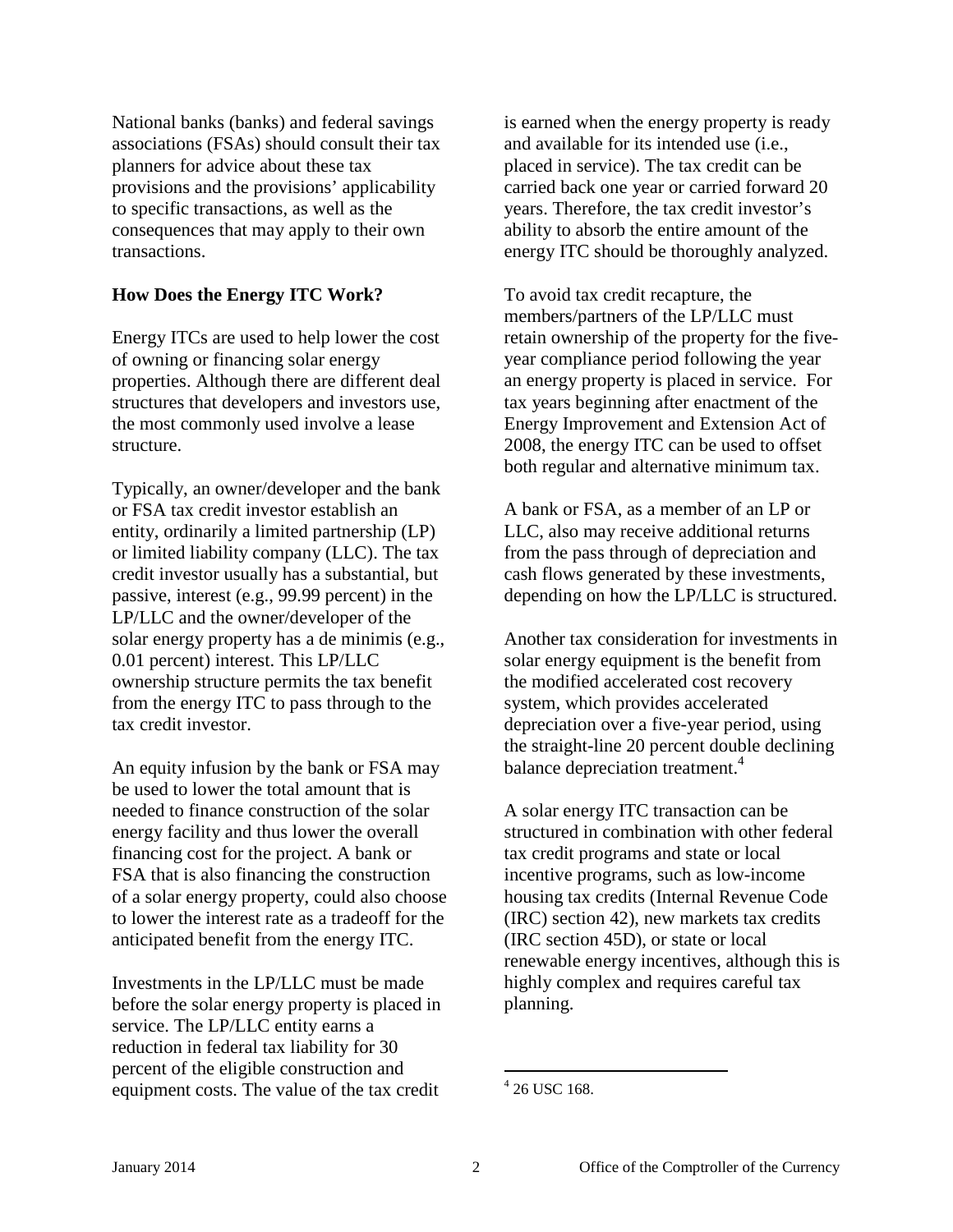### **What Are the Risks of Energy ITC Investments?**

Tax credit investors in solar energy property benefit from being able to claim the full amount of the federal tax credits in the year that the facility is placed in service. Should a triggering event occur, however, the potential loss of the tax credit and its recapture by the Internal Revenue Service represent a substantial risk to a tax credit investor. Before making an energy ITC investment a bank or FSA should thoroughly consider the risks, including tax planning, compliance, and underwriting (including operational and liquidity risks.) Banks and FSAs also should consider technology and construction risks associated with solar equipment and materials used to build and run the facility.

A bank or FSA investor must also perform front-end due diligence to ensure satisfaction with the financial capacity, performance, management capacity, and expertise of the project developer and general or managing partner.

To take full advantage of the tax credits under the energy ITC program, a bank or FSA institution should have taxable income projected for the term of the investment.

Banks and FSA institutions should consult their own tax planners for advice about these tax provisions and their applicability to specific transactions as well as the consequences that may apply to their own transactions.

## **How Can Energy ITCs Benefit a Bank or FSA?**

Banks or FSAs invest in energy ITC transactions for several reasons, including:

- Earning attractive rates of return.
- Expanding business opportunities by offering more attractive financing rates.
- Gaining opportunities to diversify into credit products and services.
- Leveraging other tax credit programs.

### *Community Reinvestment Act*

Loans and investments financing "green" buildings, energy-efficiency improvements, wind farms, solar panels, or other renewable energy systems do not in and of themselves qualify for positive consideration under the Community Reinvestment Act (CRA). Neither the CRA nor its implementing regulations specifically address these types of activities. If a loan or investment (activity) has a primary purpose of community development, as defined in the CRA regulation, however, the activity could receive positive CRA consideration, as long as the bank's or FSA's geographic requirements also are met.

An activity is considered to possess the requisite primary purpose of community development if a majority of the dollars or beneficiaries of the loan or investment meet one or more of the enumerated community development purposes.<sup>5</sup>

- (2) Community services targeted to LMI individuals;
- (3) Activities that promote economic development by financing businesses or farms that meet the size eligibility standards of the Small Business Administration's Development Company or Small Business Investment Company programs (13 CFR 121.301) or have gross annual revenues of \$1 million or less;

 $5$  The CRA regulation at 12 CFR 25.12(g) defines community development as the following:

<sup>(1)</sup> Affordable housing (including multifamily rental housing) for low- or moderate-income (LMI) individuals;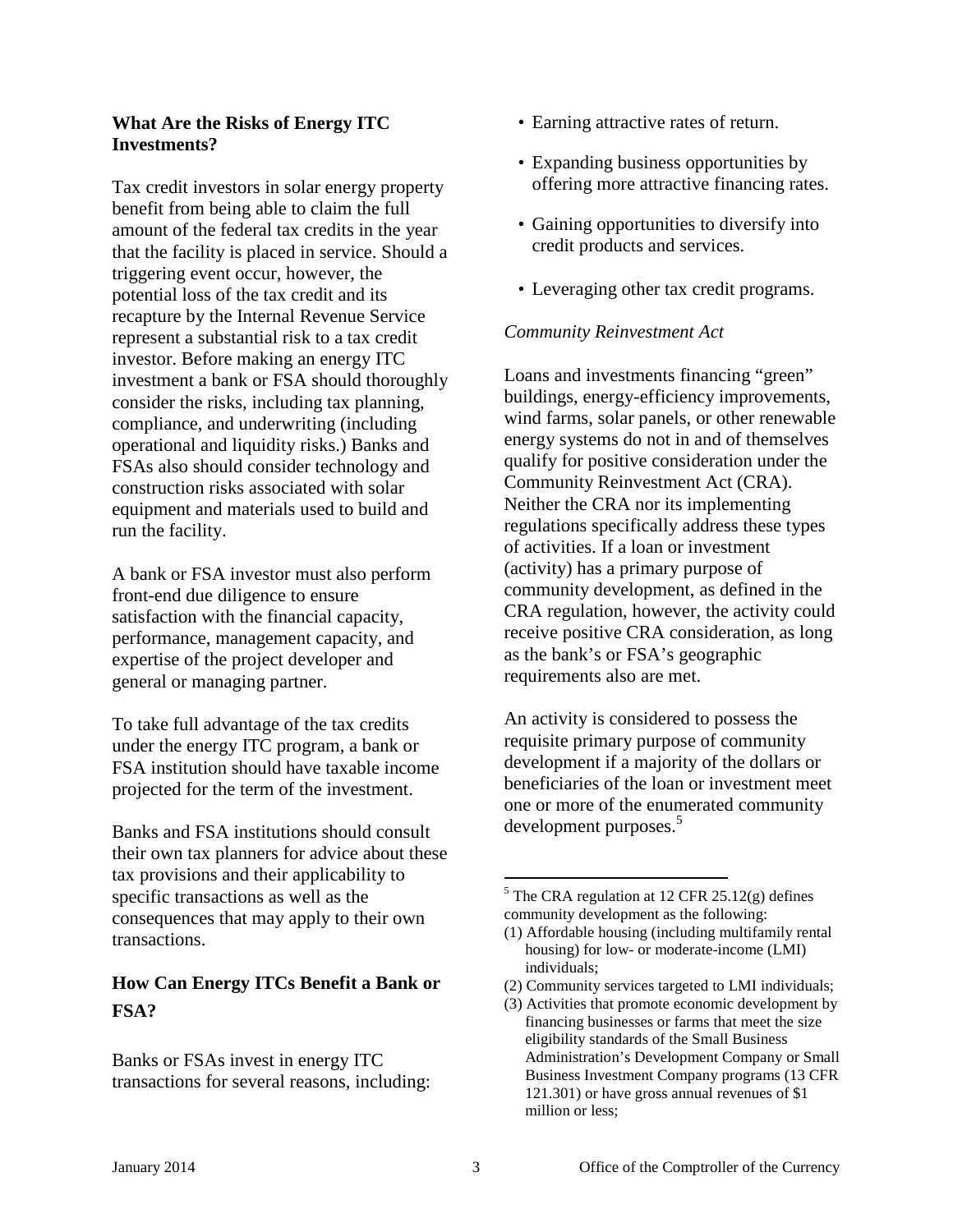Thus, the installation of energy-generating equipment, in and of itself, is not a qualified activity, because this activity does not on its face meet any of the requirements listed above. There are instances, however, where solar energy-related loans or investments could potentially meet the CRA's requirements.

For example, small loans to businesses that manufacture, install, or maintain solar energy generation equipment may receive positive CRA consideration under the review of a bank's retail lending activities, particularly if the loans are made to businesses that have gross annual revenues of \$1 million or less. To the extent that loans to such businesses also meet the definition of community development, examiners may discuss the community development aspects

(4) Activities that revitalize or stabilize:

(i) LMI geographies;

- (ii) Designated disaster areas; or
- (iii) Distressed or underserved nonmetropolitan middle-income geographies designated by the Board of Governors of the Federal Reserve System, Federal Deposit Insurance Corporation, and the OCC; or
- (5) Loans, investments, and services that
	- (i) Support, enable, or facilitate projects or activities that meet the "eligible uses" criteria described in Section 2301(c) of the Housing and Economic Recovery Act of 2008 (HERA), Public Law 110-289, 122 Stat. 2654, as amended, and are conducted in designated target areas identified in plans approved by the U.S. Department of Housing and Urban Development in accordance with the Neighborhood Stabilization Program (NSP);
	- (ii) Are provided no later than two years after the last date funds appropriated for NSP are required to be spent by grantees; and
	- (iii) Benefit low-, moderate-, and middleincome individuals and geographies in the bank's assessment area(s) or areas outside the bank's assessment area(s) provided the bank has adequately addressed the community development needs of its assessment areas.

of the loans in the narrative portion of the bank's CRA public performance evaluation.<sup>6</sup>

Loans used to construct or rehabilitate affordable housing for low- or moderateincome individuals are qualified CRA activities.<sup>7</sup> A construction or rehabilitation project might also include the installation of energy efficient heating and cooling systems or other "green" components. The inclusion of the "green" components in a project that meets the primary purpose of community development would not affect CRA consideration. While examiners are required to evaluate activities based on their primary purpose, they would not give additional consideration for or discount a loan or investment because it also funded a "green" component.

An investment in a manufacturer or installer of solar energy components that located to, or retained its location in, an LMI area where its activities will produce jobs for LMI individuals may qualify for CRA consideration because the activity meets the definition of community development by

<sup>7</sup> Interagency Questions and Answers Regarding Community Reinvestment" at 75 Fed. Reg. 11645, (March 11, 2010), p. 11648, at \_\_ll.12(h)—1 (at www.ffiec.gov/cra/pdf/2010-4903.pdf).

<sup>&</sup>lt;sup>6</sup> Intermediate small banks making qualified community development loans to small businesses can opt to have the loans reviewed under the OCC's lending test or the community development test. Large banks making loans qualifying as small business loans as well as community development loans can only report them as small business loans. Intermediate small banks have the option of having small loans to businesses that also meet the definition of community development loans considered under either the lending test or the community development test. For large banks, if a small loan to a business meets the definition of "small business loan" as well as the definition of "community development loan," it may be reported only as a small business loan.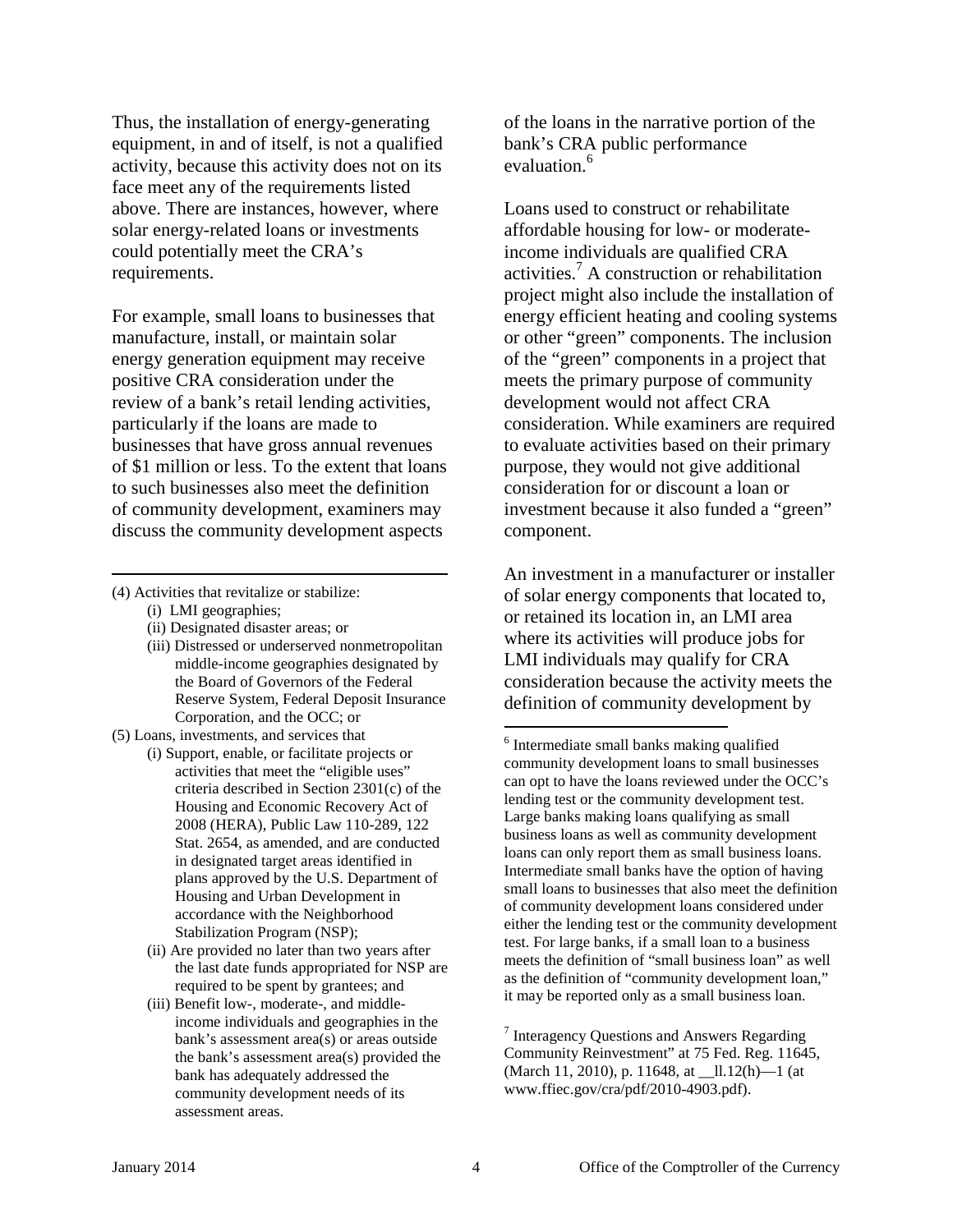helping to revitalize or stabilize the area by creating jobs for LMI individuals and attracting or retaining businesses. The company need not be a small business, because there are no restrictions on business size as it relates to job creation or retention, or on business creation or retention under the definitions of revitalization and stabilization.<sup>8</sup>

Some investments in solar energy facilities are structured to take advantage of more than one type of tax credit. In such a "twinned transaction," a bank makes two separate equity investments into a single fund—one investment is allocated toward the energy ITC and the other investment is allocated toward a New Markets Tax Credit. The single fund uses the two equity contributions to invest in a community development entity (CDE), which in turn invests in a solar energy manufacturing or installation company that is a qualified active low-income community business. CRA consideration should be available for the entire amount represented by both investments in the single fund once the investment is made in the NMTC-eligible CDE, which is presumed to promote economic development.

Any loan to or investment in a New Markets Tax Credit eligible CDE is presumed to promote economic development and, therefore, should qualify for CRA consideration.<sup>9</sup> In addition, the fact that an investment into an NMTC-eligible entity is structured in a way to take advantage of an additional or different tax credit should not preclude CRA consideration for the full amount(s) invested in the CDE.

Bankers should refer to the "Interagency Questions and Answers Regarding Community Reinvestment" for examples of qualifying community development activities.<sup>10</sup> Bankers also should consult with their OCC supervisory offices to discuss the facts and circumstances of specific activities for which CRA consideration is desired.

#### *Public Welfare Investments*

National banks and FSAs have broad authority to make loans and extend credit. $11$ The public welfare investment (PWI) authority permits national bank and FSA investments in solar energy facilities if the investment is "designed primarily to promote the public welfare, including the welfare of low- and moderate-income (LMI) communities or families (such as by providing housing, services, or jobs).<sup>12</sup> FSAs may make investments in a solar energy property under PWI authorities similar to those of banks."<sup>13</sup>

Solar energy projects do not automatically qualify as PWIs. Federal regulations permit national banks and FSAs to make a PWI if the investment primarily benefits LMI individuals, LMI areas, or other areas

<sup>12</sup> National banks may make investments that are primarily designed to promote the public welfare under the authority found in 12 USC 24 (Eleventh) and the implementing regulation, 12 CFR 24.

<sup>&</sup>lt;sup>8</sup> Ibid. p. 11648 at  $.12(g)(4)(i)$ —1, p. 11646 at  $.12(g)$ —2, and p. 11649  $.12(h)$ —5.

 $^{9}$  Ibid., p.11646, \_\_.12(g)(3)—1.

 $10$  www.ffiec.gov/cra/pdf/2010-4903.pdf) and 75 Fed. Reg. 47 (March 11, 2010), p.11642

 $11$  12 USC 24 (Seventh) for national banks and 12 USC 1464(c) for FSAs.

<sup>&</sup>lt;sup>13</sup> FSAs are subject to different investment standards and limits than national banks. The legal authorities for FSAs to make community development investments can be found at 12 CFR 160.36 and 12 CFR 559. See www.occ.gov/pwi.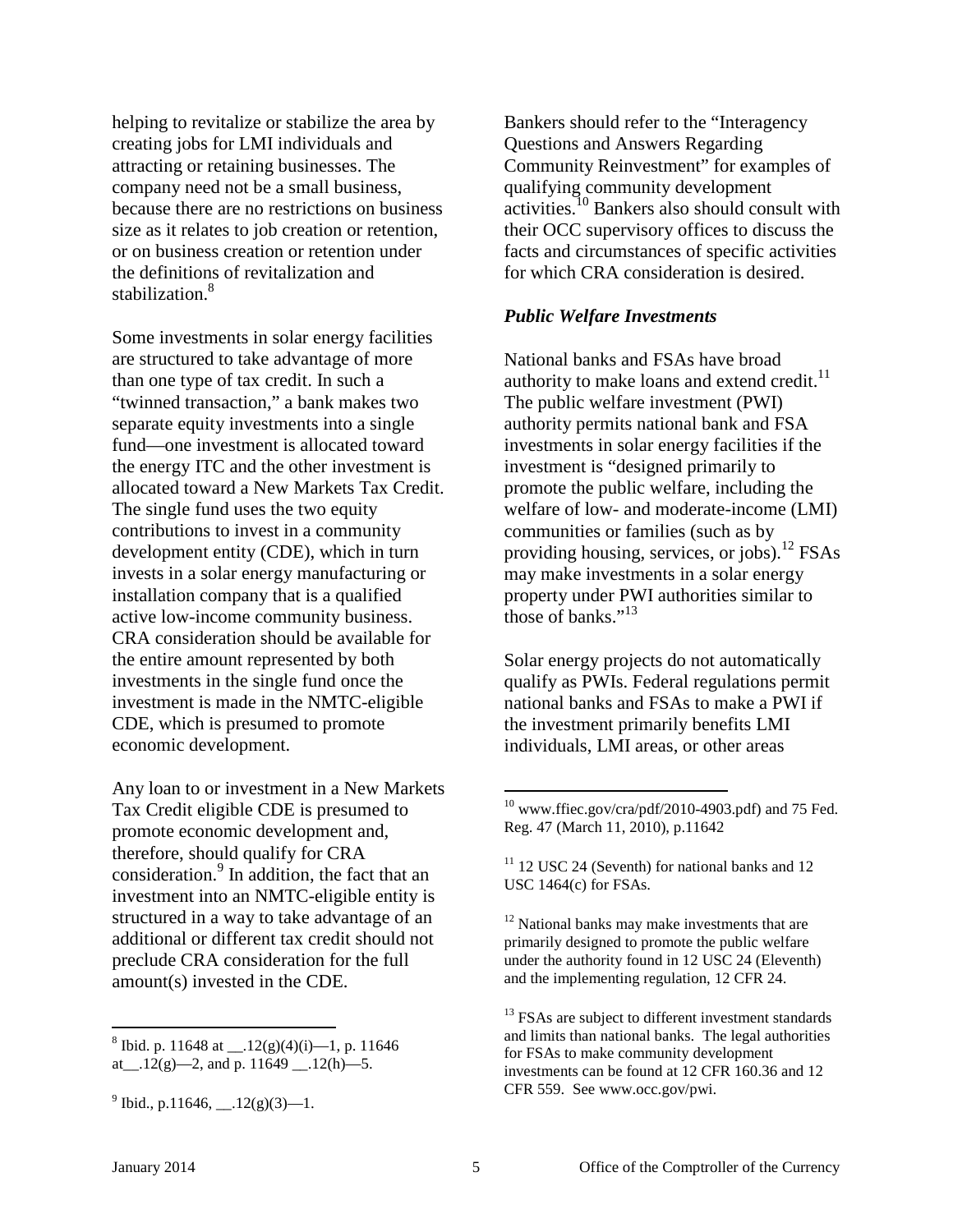targeted by a governmental entity for redevelopment, or the investment would receive consideration as a "qualified investment" under 12 CFR 25.23 of the Community Reinvestment Act (CRA) regulations. $^{14}$ 

Using the PWI authority, national banks and FSAs may invest in a solar energy property, directly or indirectly (i.e., by taking interests in the entities themselves, or in a fund that the holds solar energy property), if the beneficiaries or the location of the solar energy property are consistent with the requirements of the PWI authority.<sup>15</sup>

One way to demonstrate benefit to LMI individuals under the PWI authority, for example, is to show a reduction in energy costs in an affordable housing development. Alternatively, the location of a solar energyproperty might provide a basis for permitting the investment to qualify as a PWI, because that authority allows national banks and FSAs to invest in projects that primarily benefit LMI areas.

Also, the solar energy property could be located in an area targeted by a governmental entity for redevelopment.<sup>16</sup> Most often, the designation will cover a neighborhood, district, or other geographic

area under a formally adopted redevelopment plan that includes special activities and benefits or funding from public and private resources. A governmental entity may include any legally incorporated town, city, county, tribal, or federal governmental agency or entity. Examples of formally designated redevelopment areas include federal empowerment zones, brownfield sites, rural communities, state enterprise zones, or city tax incremental financing (TIF) districts.

The final category involves a "qualified investment" under the CRA regulations.<sup>17</sup> Some investments in solar energy-producing property may be considered qualified investments if the facilities revitalize or stabilize low- or moderate-income areas or rural, middle-income, underserved, or distressed communities.18 Also, an investment that promotes economic development by financing small businesses may be considered a qualified investment.<sup>19</sup>

<sup>18</sup> See "Interagency Questions and Answers" Regarding Community Reinvestment," 75 Fed. Reg. 11642, 11648,  $.12(g)(4)(iii) - 3$  and  $-4$ , for more guidance on what is considered to revitalize or stabilize a non-metropolitan, middle-income, distressed, or underserved area. The Interagency Questions and Answers Regarding Community Reinvestment can be found at www.ffiec.gov/cra/pdf/2010-4903.pdf.

<sup>19</sup> 12 CFR 25.12(g)(3). The definition of community development includes activities that promote economic development by financing businesses or farms that meet the size eligibility standards of the Small Business Administration's Development Company or Small Business Investment Company programs (13 CFR 121.301) or have gross annual revenues of \$1 million or less. See "Interagency Questions and Answers Regarding Community Reinvestment," 75 Fed. Reg. 11642, 11646,

 $\angle$  12(g)(3) – 1, for guidance on promoting economic development by financing small businesses and farms.

<sup>&</sup>lt;sup>14</sup> 12 CFR 24.3.

<sup>&</sup>lt;sup>15</sup> Examples of investments that qualify under the PWI authority can be found at 12 CFR 24.6.

<sup>&</sup>lt;sup>16</sup> A national bank or FSA making an investment that relies on these criteria should maintain information documenting that the governmental entity or agency has designated the area; the redevelopment criteria for the area; how the PWI is consistent with the governmental entity's or agency's plans; and the type of financing and other support that the governmental entity or agency provides to the area or project in which the investment is made.

  $17$  12 CFR 25.12(t).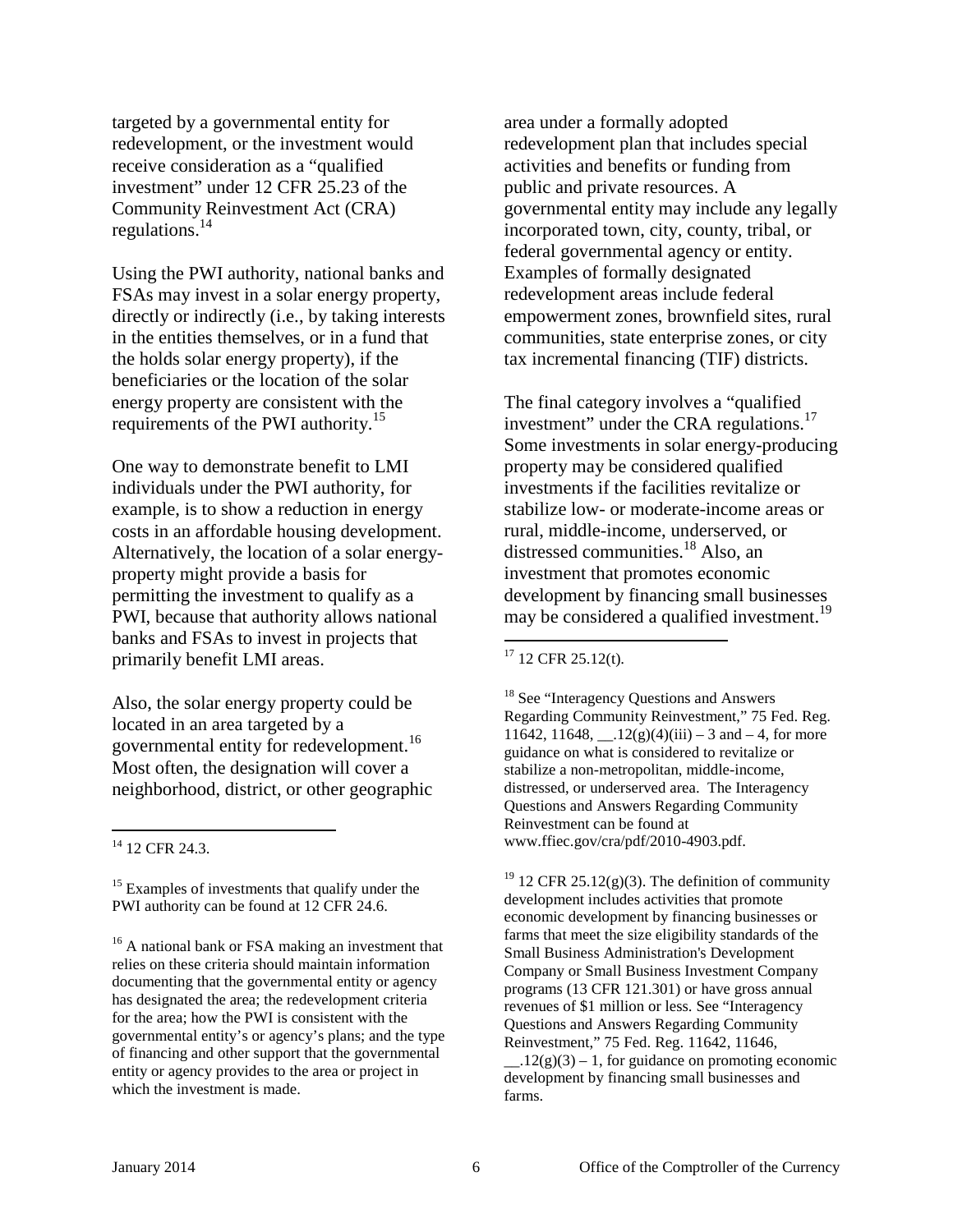This could include, for example, an investment that finances a small business, where the small business either installs solar turbines or manufactures the turbine's components.

When the location of a solar energy property forms the basis for qualifying under the PWI authority, a national bank or FSA must also demonstrate that there is job creation in order to meet the public welfare standard.<sup>20</sup> For example, if a project is located in an LMI area *and* creates permanent jobs, the institution typically would be able to provide a sufficient basis for establishing the public welfare benefit. For solar energy properties, permanent jobs primarily involve maintenance and servicing.

The Federal Financial Institutions Examination Council's Web site, www.ffiec.gov/, can be used to find a list of distressed or underserved census tracts. Median family income statistics and a geocoding system to map census tract level information on area median income can also be found on that Web site, although a specific address is necessary to use the geocoding system. For large solar energy arrays located in rural areas, where an address may be unavailable, other data sources may help pinpoint family or area income by county or census tract. [Policymap.org](http://www.policymap.org/) is another data source for evaluating area income and includes mapping tools. The U.S. Census Bureau also provides census tract maps by county at www.census.gov.

Certain safety and soundness considerations and limitations apply to all PWIs. A national bank's aggregate investments under the PWI authority cannot exceed 5 percent of the bank's capital and surplus, although this

limit may be increased up to 15 percent if the OCC approves a national bank's proposal requesting regulatory permission to exceed the 5 percent limit for its aggregate  $PWIs.<sup>21</sup>$ 

Investment limits governing these activities for FSAs differ from those for national banks and vary depending on which legal authority is being used to make the investment. $^{22}$  In addition, the institution should have the requisite expertise and risk management capabilities to make these investments. Finally, a PWI may never expose a national bank or FSA to unlimited liability.

National banks seeking to invest in solar energy generation facilities under the PWI authority must either submit a prior approval notice to the OCC before making an investment or, if the national bank meets the eligibility standards, submit an after-the-fact notice to the OCC.

Even if an eligible national bank meets the after-the-fact notification requirements, the national bank should consult with the supervisory office to discuss potential legal requirements and safety and soundness issues as well as the OCC Community Affairs Department to discuss whether its proposed investment will qualify as a PWI.

FSAs seeking to make PWIs should comply with the former Office of Thrift Supervision's PWI requirements.<sup>23</sup> FSAs

 $20$  12 CFR 24.6(b)(3) and (4).

 $21$  12 CFR 24.4.

<sup>22</sup> 12 CFR 160.36 and 12 CFR 559.

 $23$  Compliance requirements for FSAs making community development investments can be found at: www.occ.gov/topics/community-affairs/resourcedirectories/public-welfare-investments/federalsavings-association-investment-authorities.html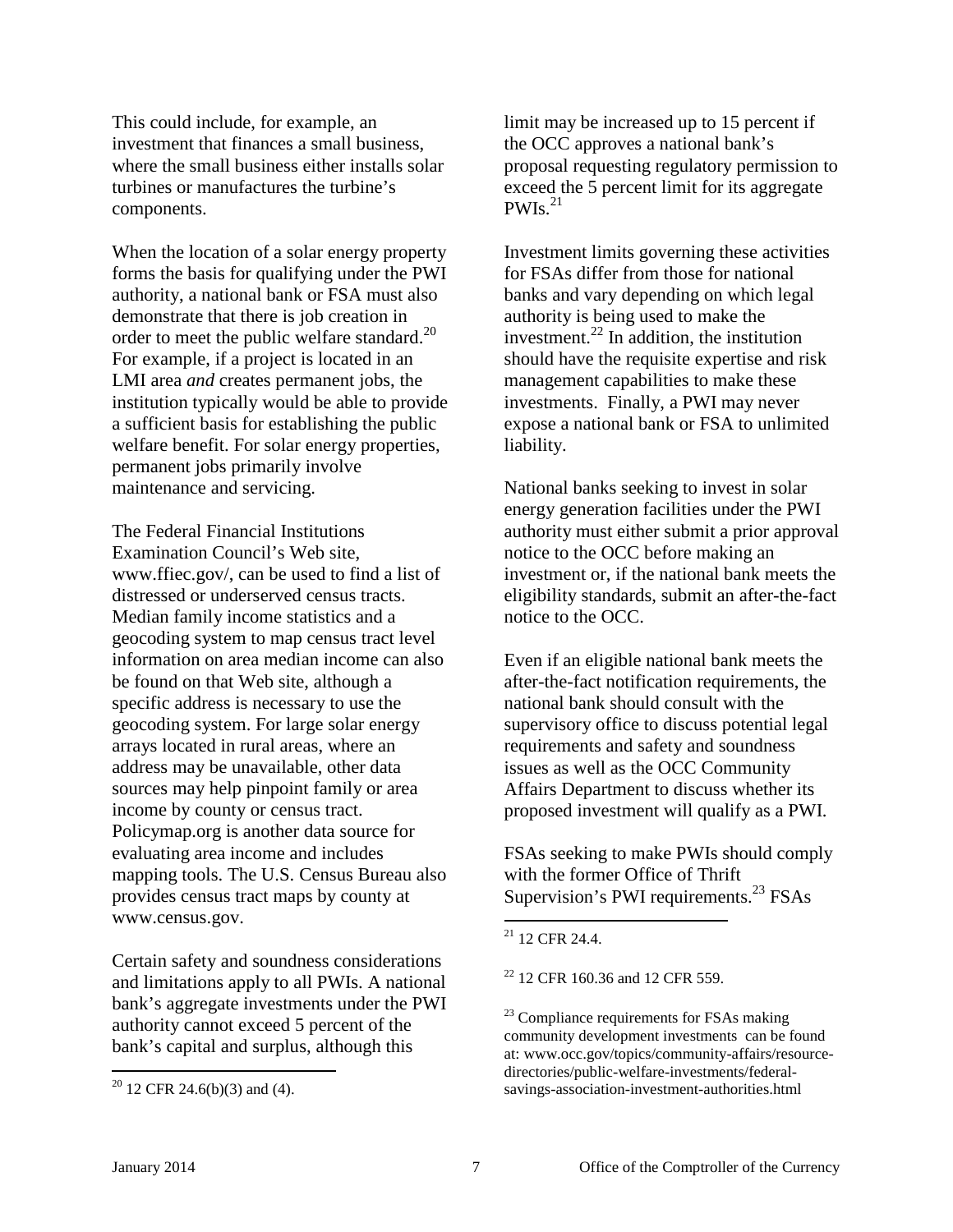should also consult with the supervisory office before making an investment in a solar energy transaction to discuss potential legal requirements and safety and soundness issues as well as obtain assurances from the OCC regarding the public welfare investment determination.

The OCC has developed a Public Welfare Investments Resource Directory that provides information about the requirements for PWIs and the procedures for filing notices and securing approval from the OCC for an investment.  $24$ 

Several national banks have received PWI approval for investing in solar energy properties financed with energy ITCs:

- For example, on July 31, 2008, a national bank received PWI approval for an investment in a fund, established as an LLC. The fund made investments in LLC entities, each of which developed, acquired, installed, and maintained solar energy-producing facilities. The investment in the fund primarily benefited low- and moderate-income individuals and areas. (The Community Development Investment Letter #2008-1, August 2008.)
- Similarly, a national bank received PWI approval for an investment in a fund (the company), established as an LLC, when the purpose of the company was to master lease a solar system project financed by the company. The managing member of the company is a renewable energy utility company that designed, installed, insured, and maintained customized solar systems for industrial, commercial, and municipal enterprises. The bank's investment

primarily benefited low- and moderateincome areas. (Community Development Investment Letter #2009-1, November 2009.)

• In another example, a national bank received PWI approval in May 2009 for an investment in an LLC that installs and operates solar systems on owner-occupied, single- to four-family dwellings that primarily benefited low- and moderateincome areas. (The Community Development Investment Letter 2009-6, December 2009.)

For questions about whether specific investments may qualify as PWIs, or for information on the OCC's approval process for PWIs, contact Karen Bellesi at (202) 649-6420.

## **For More Information**

- [General Information—Public Welfare](http://www.occ.gov/topics/community-affairs/resource-directories/public-welfare-investments/national-bank-public-welfare-investment-authority.html)  [Investment](http://www.occ.gov/topics/community-affairs/resource-directories/public-welfare-investments/national-bank-public-welfare-investment-authority.html)
- [Public Welfare Resource Directory](http://www.occ.gov/topics/community-affairs/resource-directories/public-welfare-investments/index-public-welfare-investments.html)
- [National Banks](http://www.occ.gov/topics/community-affairs/resource-directories/public-welfare-investments/national-bank-public-welfare-investment-authority.html)
- [Federal Savings Associations](http://www.occ.gov/topics/community-affairs/resource-directories/public-welfare-investments/federal-savings-association-investment-authorities.html)
- [Investing in Solar Energy Using the Public](http://www.occ.gov/static/community-affairs/community-developments-investments/solar11/2011-solar-cdezine-final.pdf)  [Welfare Investment Authority](http://www.occ.gov/static/community-affairs/community-developments-investments/solar11/2011-solar-cdezine-final.pdf) (July 2011) This issue highlights the innovative investments national banks have made in solar energy-producing facilities using the public welfare investment authority.
- • [OCC's District Community Affairs Officers](http://www.occ.gov/topics/community-affairs/contacts.html)
- • [DSIRE,](http://www.dsireusa.org/) Database of State Incentives for Renewables & Efficiency, North Carolina State University, NC Solar Center, is a comprehensive source of information on federal, state, local, and utility incentives

<sup>&</sup>lt;sup>24</sup> See www.occ.gov/topics/communityaffairs/resource-directories/public-welfareinvestments/index-public-welfare-investments.html